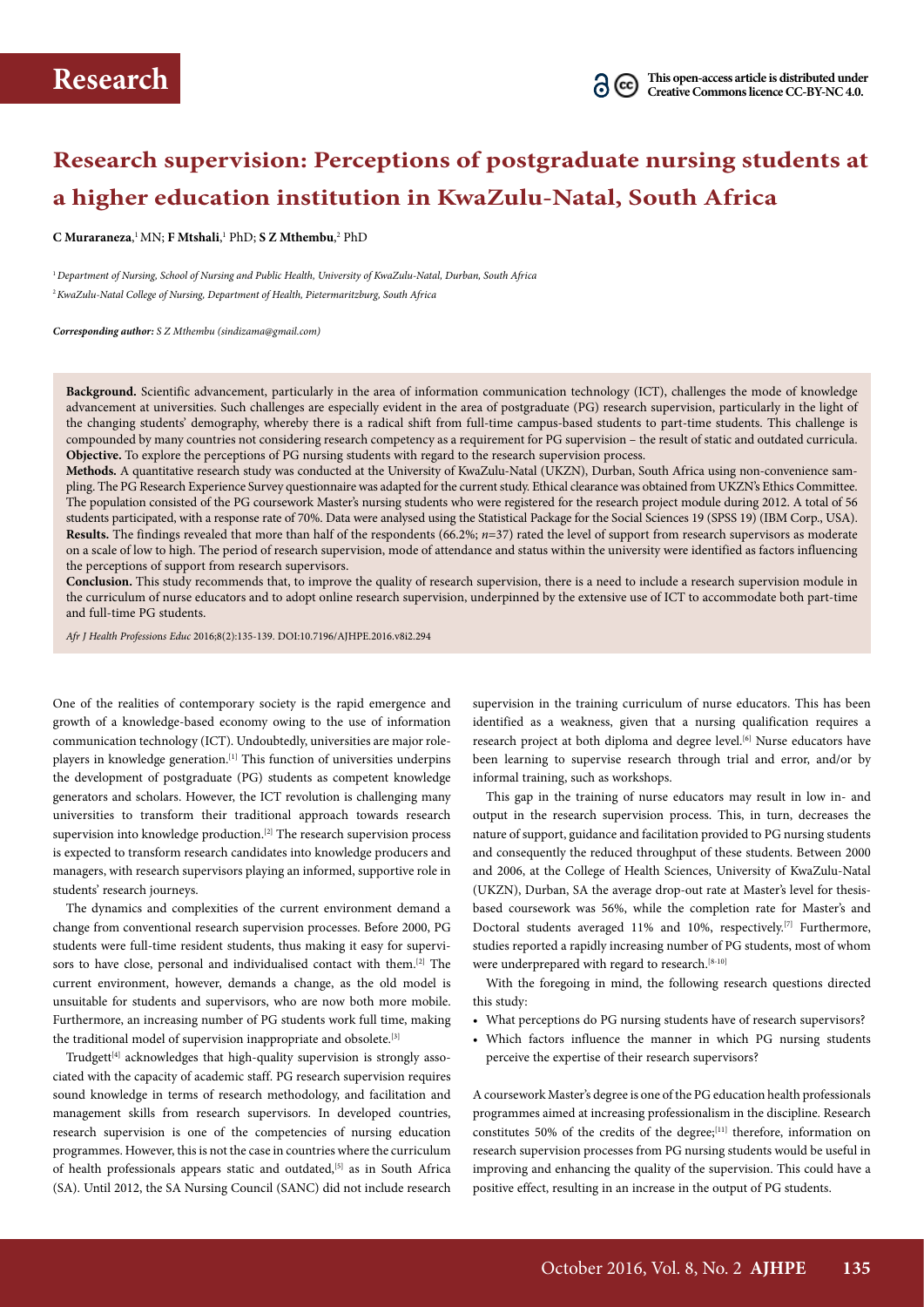# **Methods**

This study comprised a quantitative and descriptive research method using non-convenience sampling, and was done at a selected university in KwaZulu-Natal, a province of SA.

The PG Research Experience Survey (PRES) questionnaire of the Higher Education Academy in the  $UK^{[12]}$  was adapted for this study. To assess research processes, 10 items were added to the instrument. The reliability of the research instrument was checked by a pilot study of five coursework Master's nursing students from the school where this study took place. These students did not participate in the final study. Cronbach's  $\alpha$  test was performed ( $\alpha$ =0.91), indicating strong reliability of the instrument. The same results were obtained in a previous study done by Abdullah and Evans,<sup>[13]</sup> without the 10 additional items. Ethical clearance (HSS/0363/012M) was obtained from the University's Research Ethics Committee.

The questionnaire and informed consent forms were sent to all the coursework Master's nursing students who had registered for the research project module during the 2012 academic year. The questionnaire was sent via the students' e-mail addresses with the assistance of the PG administrative office. In addition, hard copies were also given to the respondents who preferred this means of participation. Eighty questionnaires were distributed and 56 students participated, i.e. a response rate of 70%.

The data were analysed using the Statistical Package for the Social Sciences 19 (SPSS 19) (IBM Corp., USA). The tool comprised a 4-point Likert scale varying from 1 (strongly disagree) to 4 (strongly agree). Descriptive statistics such as frequencies, percentages, means and standard deviations were used to describe the quantitative data. Inferential statistical methods were used to test the relationships among variables to identify factors that influence how PG students perceive their research supervisors. A *p*-value ≤0.05 was considered to be significant.

# **Results**

#### **Sociodemographic characteristics of respondents**

The mean age of the respondents was 43.02 years. The minimum period of research supervision was 5 months, while the maximum was 36 months (3 years), with a mean of 14 months. The largest proportion of the total sample consisted of females (83.9%; *n*=47), with males representing only 16.1% ( $n=9$ ). The majority of respondents (80.4%;  $n=45$ ) were part-time students, while 19.6% (*n*=11) were full-time students. There were 46 (82%) local and 10 (18%) international students. Less than half of the sample (46.4%; *n*=26) had a Bachelor of Nursing degree, while 10% (*n*=5) had a Bachelor of Nursing: Advanced Practice (BNAP) degree, and 44.6% (*n*=25) had an Honours degree in nursing. The sociodemographic characteristics of the sample are given in Table 1.

### **Research supervisor skills**

One of the areas explored in this study is the students' perception of their supervisors' skills and knowledge of the subject area. More than half of the respondents (60.7%; *n*=34) strongly agreed that their supervisors had skills and subject knowledge to adequately supervise them. About 66% (*n*=37) strongly agreed that they were guided with regard to the nature of the project expected at Master's level. However, less than half of the respondents (44.6%; *n*=25) moderately agreed that their supervisors made an effort to understand them, while 41.1% (*n*=23) strongly agreed with the statement.

| Sociodemographic variables         | <b>Attributes</b>                                 | n(%)      |
|------------------------------------|---------------------------------------------------|-----------|
| Gender                             | Female                                            | 47 (83.9) |
|                                    | Male                                              | 9(16.1)   |
| Marital status                     | Single                                            | 7(12.5)   |
|                                    | Married                                           | 39 (69.6) |
|                                    | Divorced                                          | 9(16.1)   |
|                                    | Widow                                             | 1(1.8)    |
| Mode of attendance                 | Full time                                         | 11(19.6)  |
|                                    | Part time                                         | 45(80.4)  |
| Status within university           | National                                          | 46(82.0)  |
|                                    | International                                     | 10(18.0)  |
| Previous academic<br>qualification | Bachelor's degree                                 | 26(46.4)  |
|                                    | <b>Bachelor of Nursing</b><br>(Advanced Practice) | 5(10.0)   |
|                                    | Honours                                           | 25(44.6)  |
| Current nursing specialisation     | Nursing management                                | 12(21.4)  |
|                                    | Nursing education                                 | 10(17.9)  |
|                                    | Community health                                  | 13(23.2)  |
|                                    | Mental health                                     | 6(10.7)   |
|                                    | Midwifery                                         | 7(12.5)   |
|                                    | Critical care and trauma                          | 8(14.3)   |
|                                    |                                                   |           |

#### **Conceptualisation of research**

The conceptual phase is the first phase of the research process that refers to the developing and refining of abstract ideas.<sup>[14]</sup> The perceptions of PG students in the conceptual phases were also described. Results of these descriptions showed that 51.8% (*n*=29) of the respondents strongly agreed, while 33.9% (*n*=19) moderately agreed that they were given good guidance in selecting and refining their research topic. Only 37.5% (*n*=21) strongly agreed that they had been given guidance in the formulation and refinement of the purpose and objectives of the study, whereas 53.5% (*n*=30) moderately agreed. With regard to the theoretical or conceptual framework, respondents reported quite a low level of support from their supervisors. Only 30.3% (*n*=17) strongly agreed that they had been guided in relation to the choice of the theoretical or conceptual framework appropriate to their topic of study, while 39.3% (*n*=22) moderately agreed. More than a quarter of the respondents (28.6%; *n*=16) moderately disagreed that they received sufficient support in the choice of the theoretical or conceptual framework. The level of support received in terms of the literature review was higher compared with that received for the theoretical or conceptual framework. A quarter of the respondents (25%; *n*=14) strongly agreed, while 55.3% (*n*=31) moderately agreed that they had been guided by their research supervisors regarding the literature review component of their projects. Less than half of the respondents (46.6%;  $n=25$ ) strongly agreed, while 41.1% ( $n=23$ ) moderately agreed that they had been given good guidance in terms of their research methodology, as depicted in Table 2.

### **Nature of support from research supervisors**

PG students' perceptions of assistance from their research supervisors during data collection, data analysis, and report writing were explored. The findings of this study revealed that 62.5% (*n*=35) of respondents were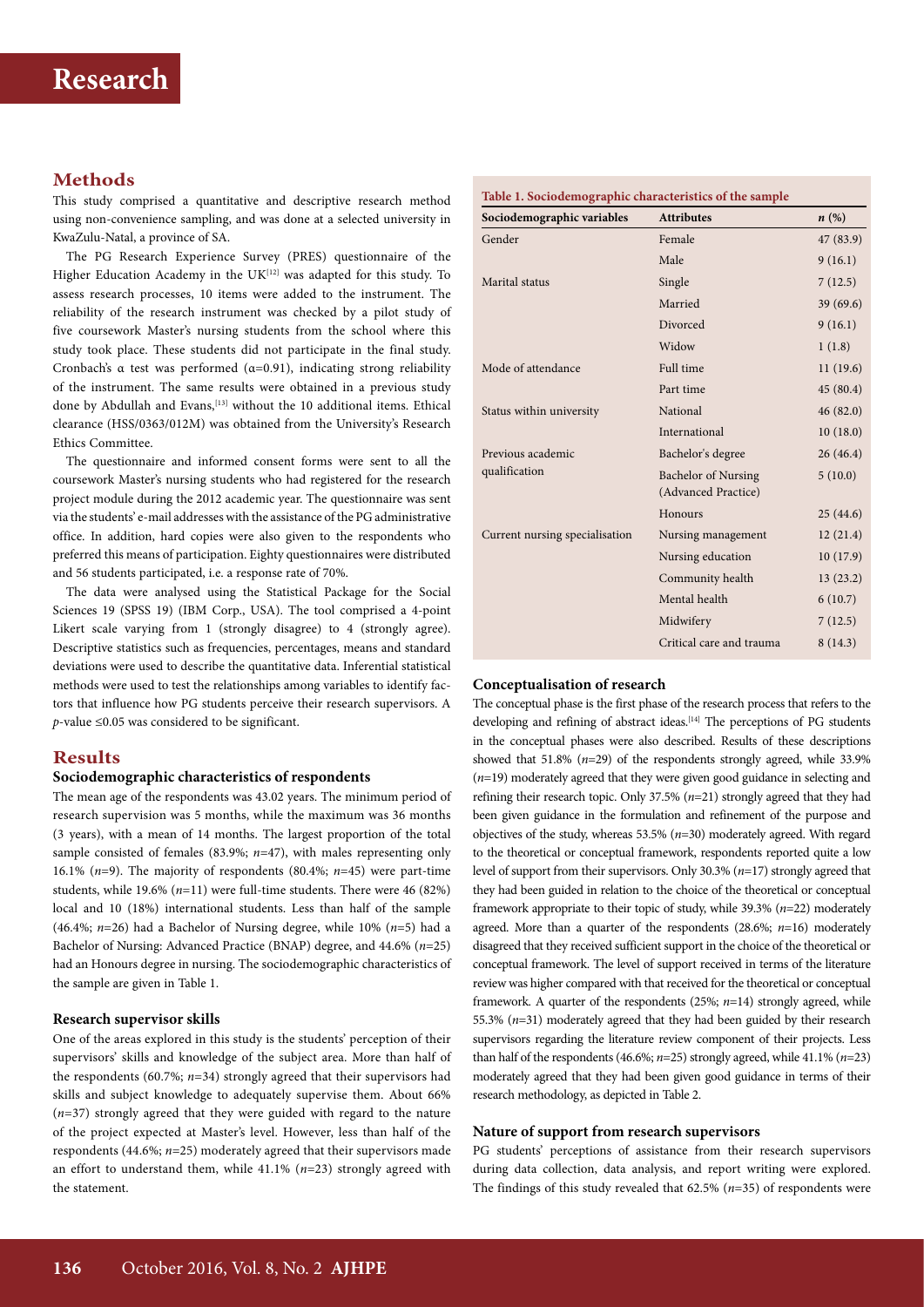| Table 2. Students' perceptions of research supervisor(s)                                                                     |                            |                |             |             |            |  |
|------------------------------------------------------------------------------------------------------------------------------|----------------------------|----------------|-------------|-------------|------------|--|
| <b>Students' perceptions</b>                                                                                                 | SDI,<br>$n\left(\%\right)$ | MD,<br>$n(\%)$ | MA,<br>n(%) | SA,<br>n(%) | Mean (SD   |  |
| My supervisor(s) have the skills and subject knowledge to adequately support my research project                             | 2(3.6)                     | 2(3.6)         | 32(18)      | 34(60.7)    | 3.50(0.73) |  |
| $My$ supervisor(s) give me guidance about the nature of the research project and the standards<br>expected at Master's level | 1(1.8)                     | 4(7.2)         | 14(25)      | 37(66)      | 3.55(0.71) |  |
| $My$ supervisor(s) give me guidance about the time frame so that the dissertation may be<br>submitted on time                | 3(5.4)                     | 3(5.4)         | 19(33.9)    | 31(55.3)    | 3.39(0.82) |  |
| My supervisor(s) make a real effort to understand any difficulties I face                                                    | 2(3.6)                     | 6(10.7)        | 25(44.6)    | 23(41.1)    | 3.23(0.78) |  |
| I have been given good guidance in topic selection and refinement by my supervisor(s)                                        |                            | 8(14.3)        | 19(33.9)    | 29(51.8)    | 3.37(0.72) |  |
| I have been given guidance in formulation and refinement of purpose and objectives of the study<br>by my supervisor $(s)$    | 1(1.8)                     | 4(7.2)         | 30(53.5)    | 21(37.5)    | 3.28(0.67) |  |
| My supervisor(s) guided me on the choice of the theoretical framework most appropriate to the study                          | 1(1.8)                     | 16(28.6)       | 22(39.3)    | 17(30.3)    | 2.98(0.82) |  |
| My supervisor(s) provide helpful feedback on my progress                                                                     |                            | 2(3.6)         | 19(33.9)    | 35(62.5)    | 3.59(0.56) |  |
| My supervisor(s) give me feedback in reasonable time                                                                         | 1(1.8)                     | 15(26.8)       | 21(37.5)    | 19(33.9)    | 3.03(0.83) |  |
| I have received good guidance in my literature search from my supervisor(s)                                                  | 2(3.6)                     | 9(16.1)        | 31(55.3)    | 14(25.0)    | 3.02(0.75) |  |
| I have received good guidance on the methodology of my project from my supervisor(s)                                         | 1(1.8)                     | 7(12.5)        | 23(41.1)    | 25(46.6)    | 3.27(0.75) |  |
| I have received good guidance from my supervisor(s) during data collection                                                   | 3(8.6)                     | 10(28.6)       | 14(40.0)    | 8(22.8)     | 2.77(0.91) |  |
| I have received good guidance from my supervisor(s) during data analysis                                                     | 1(3.3)                     | 11(36.7)       | 13(43.3)    | 5(16.7)     | 2.73(0.78) |  |
| I have received good guidance from my supervisor(s) during report writing                                                    | 1(3.6)                     | 8(28.6)        | 12(42.8)    | 7(25.0)     | 2.89(0.83) |  |
| The relationship between the supervisor(s) and me has been purely professional                                               |                            | 6(10.7)        | 12(21.4)    | 38 (67.9)   | 3.59(0.78) |  |
| My supervisor(s) gave feedback that did not make me feel like she is attacking me as a person                                | 2(3.6)                     | 2(3.6)         | 12(21.4)    | 40(71.4)    | 3.61(0.73) |  |
| Overall mean of perceptions of research supervisor(s)                                                                        |                            |                |             |             | 3.23       |  |
| SDI = strongly disagree; MD = moderately disagree; MA = moderately agree; SA = strongly agree; SD = standard deviation.      |                            |                |             |             |            |  |

busy with the data collection phase at the time of the study. Of these, 22.8% (*n*=8) strongly agreed that they had received good guidance from their research supervisors with regard to data collection, 40% (*n*=14) moderately agreed, whereas 28.6% (*n*=10) moderately disagreed. Among the respondents, 53.6% (*n*=30) had reached the stage of data analysis. Of these, 16.7% (*n*=5) strongly agreed that they had received good guidance from their research supervisors at this stage, 43.3% (*n*=13) moderately agreed, whereas 36.7% (*n*=11) moderately disagreed. Only 50% (*n*=28) were eligible to respond to the statement with regard to report writing. Of these, 25% (*n*=7) strongly agreed that they had received good guidance, while 42.8% (*n*=12) moderately agreed, and 28.6% (*n*=8) moderately disagreed.

### **Nature of feedback**

Students' perceptions of the feedback provided and their relationship with research supervisors were explored. More than half of the respondents (62.5%; *n*=35) strongly agreed, while 33.9% (*n*=19) moderately agreed that their research supervisors had provided helpful feedback on their progress. However, only 33.9% (*n*=19)

strongly agreed that they were receiving feedback within a reasonable time period, while 37.5% (*n*=21) moderately agreed. The majority of the respondents (67.9%; *n*=38) strongly agreed that they enjoyed a professional relationship with their research supervisors, 21.4% (*n*=12) moderately agreed, and 10.7% (*n*=6) moderately disagreed. Among the respondents, 71.4% (*n*=40) strongly agreed and 21.4% (*n*=12) moderately agreed that they had not felt subject to harsh criticism by their research supervisors while they were receiving feedback.

All scores of students' perceptions of their research supervisors were combined to describe the overall perception of the levels of support (Table 3). The majority of the respondents (66.1%;

| Table 3. Levels of support received from<br>research supervisor(s) |           |  |  |
|--------------------------------------------------------------------|-----------|--|--|
| Levels of support                                                  | n(%)      |  |  |
| Low                                                                | 1(1.8)    |  |  |
| Moderate                                                           | 37(66.1)  |  |  |
| High                                                               | 18(32.1)  |  |  |
| Total                                                              | 56(100.0) |  |  |

*n*=37) perceived a moderate level of support from their research supervisors, 32.1% (*n*=18) a high level of support, and only 1.8% (*n*=1) a low level of support. Furthermore, the overall mean perceptions of research supervisors' support was 3.23 out of 4, i.e. 80.7% indicating perception of a high level of support.

*n* **(%) Mean (SD)**

# **Discussion**

## **Sociodemographic characteristics of respondents**

The findings of this study indicate that the respondents were predominantly female (83.9%). This confirms the findings of other studies, where the nursing profession has been portrayed as a predominantly female profession since its foundation.<sup>[15]</sup> Adult PG students face many challenges, such as family commitments, work commitments and financial burdens, which they have to overcome. These challenges may affect their academic achievement.<sup>[16]</sup> The challenges are much greater if they are part-time students, as they have to manage their time and effort with regard to other commitments, including their jobs and families. The majority (55.3%) of respondents spent >10 months under supervision – the time expected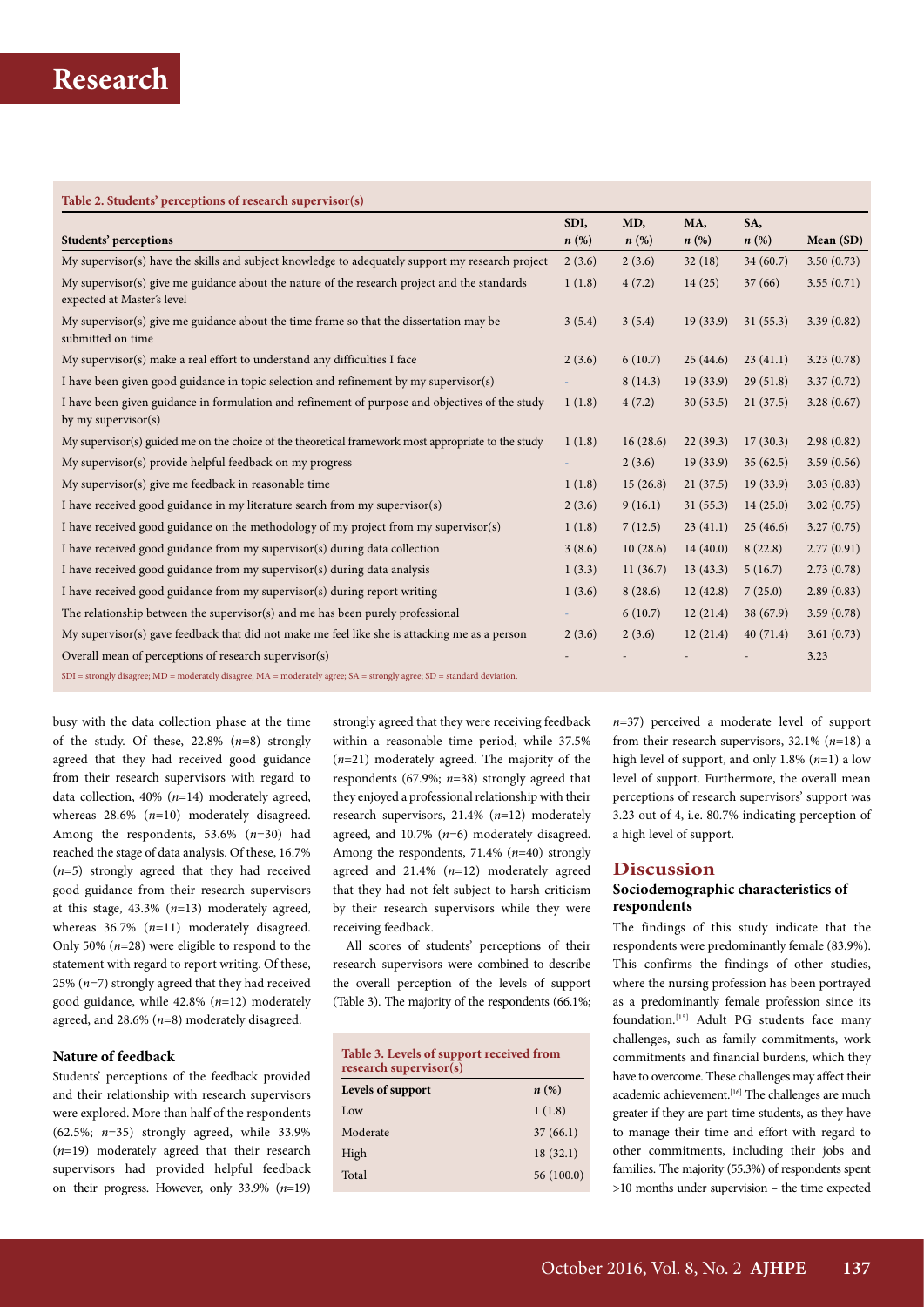# **Research**

to complete the research project for both part-time and full-time PG students. Students are required to register and pay for each year of their research project. Moreover, the university loses funding from the government if students do not graduate within the expected time frame, as stipulated in the new funding framework for public higher education institutions (HEIs) in SA.[17] In light of these, delayed throughput constitutes a waste of resources for both students and institutions. This places an extra burden on research supervisors, who have to supervise more students than expected – with decreased funding. Therefore, scholarship development is compromised for both PG students and research supervisors. McCormack<sup>[18]</sup> asserts that the difference between expected and perceived research supervision is the major contributing factor to the drop-out rate of PG students.

### **Nature of support**

Respondents were generally satisfied with the support of their research supervisors. A large proportion (60%) strongly agreed that their supervisors have the subject knowledge and skills to adequately support their research projects. Lessing and Schulze<sup>[10]</sup> assert that many Master's degree students acknowledge the competence of their research supervisors. However, only 55% of the respondents strongly agreed that their supervisors provided guidance regarding the time frame for submitting their dissertations. This could be due to the workload and/or lack of expertise of research supervisors. However, the degree to which research supervisors take students' concerns seriously increases the students' trust in them.<sup>[19]</sup> The results of this study show that fewer than half of the participants (44.6%) believed that research supervisors understood respondents' difficulties.

It is noteworthy that almost half of the respondents (51.8%) were highly satisfied with the guidance regarding topic selection and refinement. These results agree with those of Lessing and Schulze,<sup>[10]</sup> who indicate that students are generally satisfied with the support they receive from research supervisors in terms of guidance in the choice of an appropriate framework. Some research supervisors are perceived as having little expertise with which to assist PG students during the conceptual phase of the research project. Consequently, it is pertinent to train research supervisors to provide good guidance in terms of this critical aspect of the research process.

#### **Designing and planning of the study**

The designing and planning phase follows and depends strongly on the conceptual phase. Winsett and Cashion<sup>[20]</sup> assert that a research method is determined by research questions. Therefore, the research method for a study depends on the problem of the study, rather than the objective of the researchers. To successfully complete research therefore requires that students be guided by a supervisor who has an in-depth knowledge of the correct and relevant methodology. The findings of this study underscore the fact that fewer than half (46.6%) of the respondents strongly agreed that they had received good guidance on research methodology from their research supervisors. In light of this finding, it is concluded that most research supervisors at the university where this study was conducted were not effective in providing good guidance on research methodology.

The outcome of the conceptual phase and the designing and planning phase is the actual research proposal. If students receive little or no guidance while creating their research proposal and obtain negative feedback from academics with reference to their proposal presentation, they become discouraged and demotivated with regard to the research process<sup>[21]</sup> and may therefore disengage themselves from the study. This has a negative effect, which results in late completion of their degree, while some even abandon their studies.

The majority of respondents perceived guidance from research supervisors in the empirical and analytical phases of the research to be moderate. This demonstrates that research supervisors do act as facilitators, which could be a source of drive and motivation to continue with a research career.

More than half of the respondents (62.5%) strongly agreed that they received helpful feedback on their progress, which is considered a source of motivation. This means that these respondents perceive their research supervisors as having the facilitation skills to encourage them to achieve their full potential. Research supervisors are perceived as sometimes providing delayed feedback. This could be due to the traditional face-toface model currently used in the selected school, while the majority of the respondents are part-time students with full-time jobs. Consequently, communication between students and supervisors is often delayed. It is noteworthy that there is a need for capacity building among research supervisors at PG level to enable them to adopt other than face-to-face methods, such as internet conferencing, wikis, Skype, and accommodating part-time students more effectively.

The period of research supervision and the time the student spends with his/her supervisor were also identified as factors that influence how PG students perceive their research supervisors. Spearman's Rho test of these variables produced an output of −0.322 (*p*=0.016), which indicates a negative correlation. This suggests that when students spend a longer time with their supervisors owing to the extended duration of the research period, familiarity may breed contempt and they may consider their supervisors to be less capable. Effective research supervisors are those who guide, mentor and assist the students to complete their degrees in the expected minimum time frames.

It emerged that there was a significant relationship between perceived research supervision and mode of attendance (part time and full time). The result of the Mann-Whitney *U*-test was 143.00 (*p=*0.031). Full-time PG students were more satisfied with their research supervisors (mean rank 38.00) than part-time students (mean rank 26.18). This study underscores the traditional model of face-to-face supervision benefiting full-time students, but disadvantaging part-time students.<sup>[2,15]</sup>

The traditional model is often characterised by slow throughput rates, unacceptable behaviour by research supervisors, disputes between students and supervisors and a general lack of clarity regarding procedures and regulations for the supervision process.<sup>[15]</sup> It is difficult for part-time students who are employed full time to meet with their research supervisors during working hours. Therefore, there is a need to incorporate an online research supervision model to accommodate part-time PG research students. Nonetheless, the implementation of such a model should be done carefully, as it requires expertise by research supervisors in both research and online facilitation skills. Furthermore, students participating in this manner require adequate computer skills; both students and research supervisors need to be sufficiently prepared for this model. To minimise isolation, research seminar strategies would need to be encouraged to support the model so that the practical implications of supervising research and receiving supervision can be managed.

Gender, age and marital status did not influence students' perceptions of research supervisors. Currently, HEIs accommodate all students without discrimination on the basis of age, gender and marital status. Given that adult students are very motivated to pursue their studies, they perform